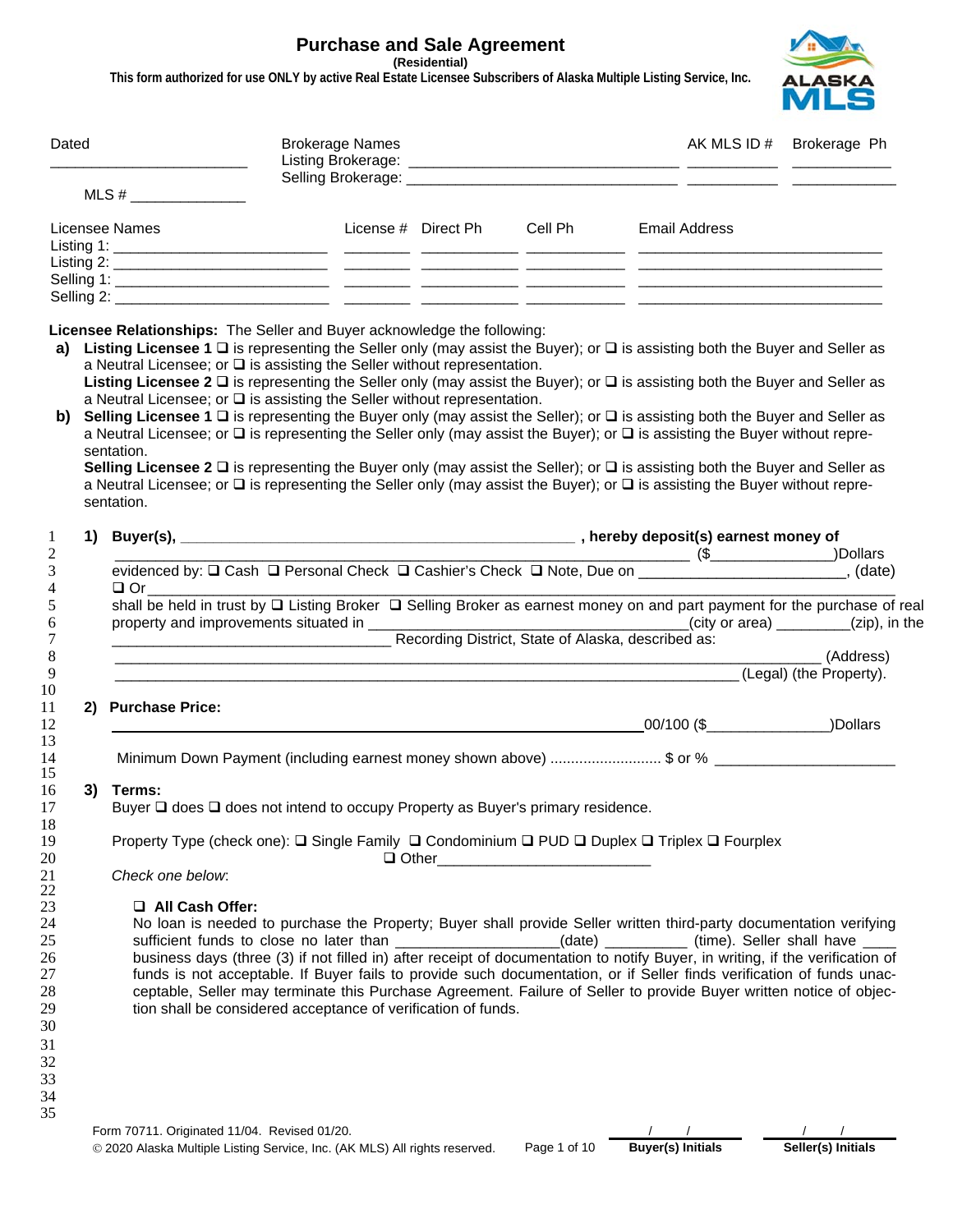Address: \_\_\_\_\_\_\_\_\_\_\_\_\_\_\_\_\_\_\_\_\_\_\_\_\_\_\_\_\_\_\_\_\_\_\_\_\_\_\_\_\_\_\_\_\_\_\_\_\_\_\_\_\_\_\_\_\_\_\_\_\_\_\_\_\_\_\_\_\_\_\_

Legal (the Property):

**This form authorized for use ONLY by active Real Estate Licensee Subscribers of Alaska Multiple Listing Service, Inc.** 



|    | i)   | On or before _____________________, (date) the Buyer will provide the Seller a letter from                                                                                                                                                                                                                                                                                                                                                                                                                                                                                              |
|----|------|-----------------------------------------------------------------------------------------------------------------------------------------------------------------------------------------------------------------------------------------------------------------------------------------------------------------------------------------------------------------------------------------------------------------------------------------------------------------------------------------------------------------------------------------------------------------------------------------|
|    |      | (Lender) verifying the following items:<br>(1) a satisfactory credit report,                                                                                                                                                                                                                                                                                                                                                                                                                                                                                                            |
|    |      | (2) acceptable income,                                                                                                                                                                                                                                                                                                                                                                                                                                                                                                                                                                  |
|    |      | (3) source of down payment,                                                                                                                                                                                                                                                                                                                                                                                                                                                                                                                                                             |
|    |      | (4) availability of funds to close, and                                                                                                                                                                                                                                                                                                                                                                                                                                                                                                                                                 |
|    |      | (5) that loan approval $\square$ is or $\square$ is not contingent on the lease, sale or recording of a sale of any property.                                                                                                                                                                                                                                                                                                                                                                                                                                                           |
|    | ii)  | Buyer agrees to make a complete loan application with Lender, and provide verification to the Seller from the                                                                                                                                                                                                                                                                                                                                                                                                                                                                           |
|    |      | Lender by $\sqrt{2}$ (date).                                                                                                                                                                                                                                                                                                                                                                                                                                                                                                                                                            |
|    | iii) | If Buyer does not reveal a fact or contingency to the Lender and this purchase does not record because of that                                                                                                                                                                                                                                                                                                                                                                                                                                                                          |
|    |      | nondisclosure after initial application, the Buyer shall be in default.                                                                                                                                                                                                                                                                                                                                                                                                                                                                                                                 |
|    | IV)  | In the event Buyer fails to provide Seller with documentation required in (i) and (ii) by the respective dates                                                                                                                                                                                                                                                                                                                                                                                                                                                                          |
|    |      | above, this Purchase Agreement may be terminated at the election of the Seller. If the Seller terminates this                                                                                                                                                                                                                                                                                                                                                                                                                                                                           |
|    |      | agreement, Seller to provide written notice to Buyer within __ (3 business days if not filled in) days from the                                                                                                                                                                                                                                                                                                                                                                                                                                                                         |
|    |      | dates noted in (i) and (ii) above.                                                                                                                                                                                                                                                                                                                                                                                                                                                                                                                                                      |
|    |      |                                                                                                                                                                                                                                                                                                                                                                                                                                                                                                                                                                                         |
|    |      |                                                                                                                                                                                                                                                                                                                                                                                                                                                                                                                                                                                         |
|    | V)   | costs.                                                                                                                                                                                                                                                                                                                                                                                                                                                                                                                                                                                  |
|    | vi)  |                                                                                                                                                                                                                                                                                                                                                                                                                                                                                                                                                                                         |
|    |      |                                                                                                                                                                                                                                                                                                                                                                                                                                                                                                                                                                                         |
|    |      |                                                                                                                                                                                                                                                                                                                                                                                                                                                                                                                                                                                         |
|    |      |                                                                                                                                                                                                                                                                                                                                                                                                                                                                                                                                                                                         |
|    |      | to availability of any loans, project and/or property approvals or interest rates.                                                                                                                                                                                                                                                                                                                                                                                                                                                                                                      |
|    |      | Buyer must obtain Seller's approval in writing of any change in Lender, type of financing or allocation of closing<br>Buyer agrees to pay all fees and satisfy all conditions, in a timely manner, required by the Lender for pro-<br>cessing of loan application. Buyer agrees the interest rate offered by Lender is not a contingency of this Pur-<br>chase Agreement, so long as Buyer qualifies for the financing herein agreed. Availability of any financing pro-<br>gram may change at any time, Brokers and Licensees are not responsible for representations or guarantees as |
| C) |      | □ Seller Financing:                                                                                                                                                                                                                                                                                                                                                                                                                                                                                                                                                                     |
|    | i)   |                                                                                                                                                                                                                                                                                                                                                                                                                                                                                                                                                                                         |
|    |      | for $\rule{1em}{0.15mm}$ years.                                                                                                                                                                                                                                                                                                                                                                                                                                                                                                                                                         |
|    | ii)  |                                                                                                                                                                                                                                                                                                                                                                                                                                                                                                                                                                                         |
|    |      | The parties are encouraged to negotiate the important terms of seller financing now, and to include such terms<br>in Additional Terms and Conditions, or in a separate addendum. Important terms may include form of financing                                                                                                                                                                                                                                                                                                                                                          |
|    |      | documents (contract, note and trust deed or mortgage), due on sale clause, prepayment option, penalties,                                                                                                                                                                                                                                                                                                                                                                                                                                                                                |
|    |      | remedies upon default, etc., if any.                                                                                                                                                                                                                                                                                                                                                                                                                                                                                                                                                    |
|    | iii) | Buyer shall provide Seller with documentation, as required by Seller, verifying Buyer's ability to purchase ac-                                                                                                                                                                                                                                                                                                                                                                                                                                                                         |
|    |      | cording to the price, terms and conditions of the Purchase Agreement by ____________________, (date).                                                                                                                                                                                                                                                                                                                                                                                                                                                                                   |
|    |      | iv) Seller Financing is contingent upon the Seller's approval of the above documentation on or before                                                                                                                                                                                                                                                                                                                                                                                                                                                                                   |
|    |      | (date). In the event Buyer fails to obtain Seller's approval, this Purchase Agreement<br>shall automatically terminate.                                                                                                                                                                                                                                                                                                                                                                                                                                                                 |

| .                                 |  | .                             |  |                              |  |                                   |  |
|-----------------------------------|--|-------------------------------|--|------------------------------|--|-----------------------------------|--|
| <b>Lender Origination Fee</b>     |  | <b>Credit Report</b>          |  | <b>Owner Title Insurance</b> |  | <b>Smoke Detectors</b>            |  |
| <b>Commitment Fee</b>             |  | <b>Reserves</b>               |  | <b>ALTA Title Insurance</b>  |  | <b>CO Detectors</b>               |  |
| <b>Discount Points</b>            |  | <b>Prepaid Interest</b>       |  | <b>Recording Fee</b>         |  | As-Built Survey / Recert.         |  |
| <b>MIP/PMI(default insurance)</b> |  |                               |  | <b>Escrow Closing Fee</b>    |  |                                   |  |
| <b>VA Funding Fee</b>             |  | <b>Sales Tax</b>              |  | <b>Annual Escrow Fee</b>     |  | <b>Tests for On-Site Systems:</b> |  |
| <b>Rural Dev. Loan Fee</b>        |  | <b>Resale Certificate /</b>   |  | <b>Bank Set-Up Fee</b>       |  | <b>Well Flow (Quantity)</b>       |  |
| Lender Doc. Prep Fee              |  | <b>Public Offer Statement</b> |  | <b>Assume/Transfer Fee</b>   |  | <b>Basic Water Quality</b>        |  |
| <b>Lender Processing Fee</b>      |  | <b>HOA Transfer/Doc Fees</b>  |  | <b>Assessments Levied</b>    |  | <b>PIWA Water</b>                 |  |
| <b>Flood Certification</b>        |  | <b>HOA Assessments</b>        |  | <b>Assessments Pending</b>   |  | <b>Other Specified Water Test</b> |  |
| <b>Tax Registration</b>           |  | <b>HOA Questionnaire</b>      |  | <b>Attorney Doc Prep Fee</b> |  | <b>Septic Inspection</b>          |  |
| <b>Home Warranty</b>              |  | Appraisal                     |  | <b>Brokerage Fee</b>         |  | <b>DEC/MOA/COSA Fees</b>          |  |
|                                   |  |                               |  |                              |  |                                   |  |

Form 70711. Originated 11/04. Revised 01/20. © 2020 Alaska Multiple Listing Service, Inc. (AK MLS) All rights reserved. Page 2 of 10 **Buyer(s) Initials Seller(s) Initials**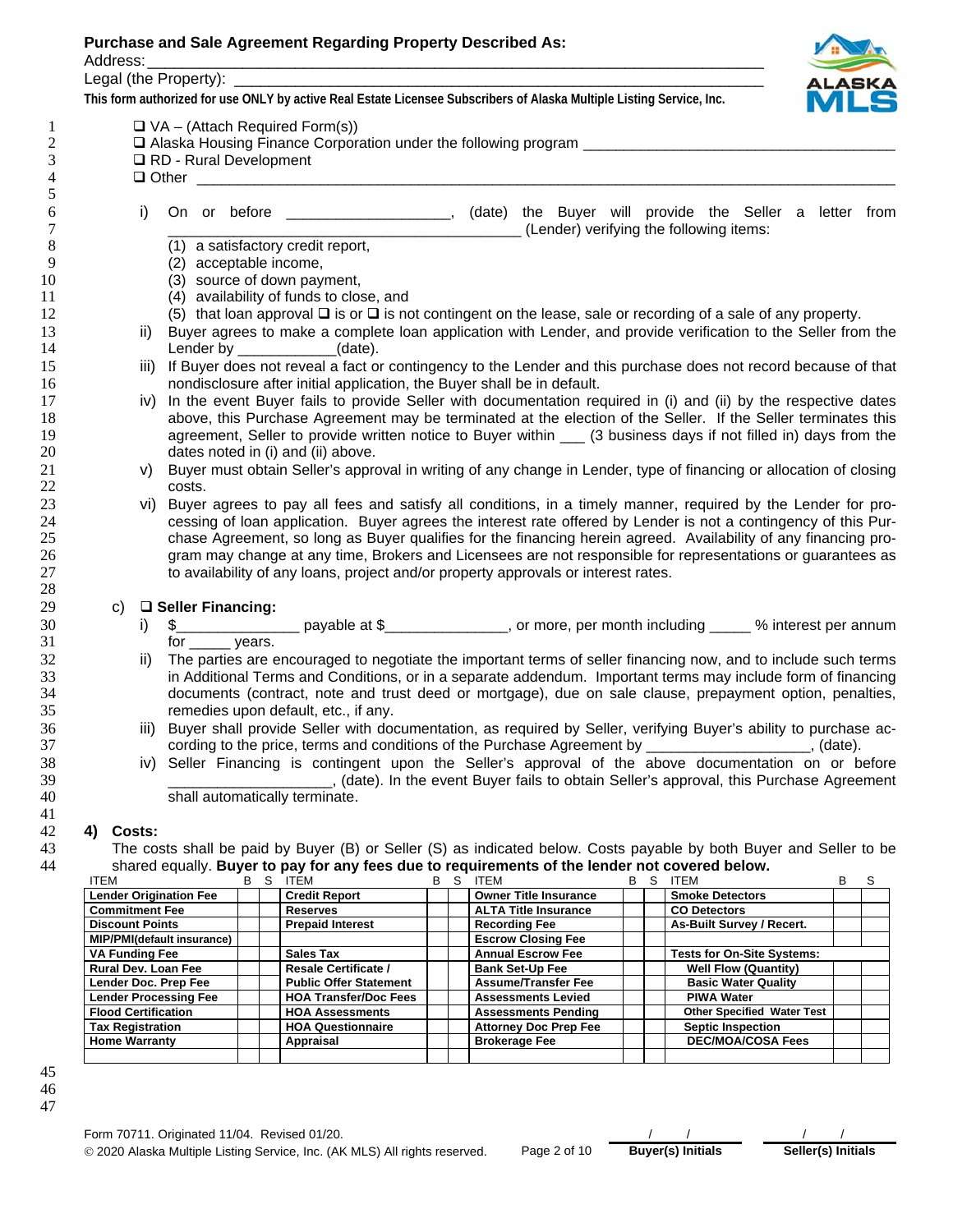Address: \_\_\_\_\_\_\_\_\_\_\_\_\_\_\_\_\_\_\_\_\_\_\_\_\_\_\_\_\_\_\_\_\_\_\_\_\_\_\_\_\_\_\_\_\_\_\_\_\_\_\_\_\_\_\_\_\_\_\_\_\_\_\_\_\_\_\_\_\_\_\_

 $\frac{1}{2}$ 

### Legal (the Property):

**This form authorized for use ONLY by active Real Estate Licensee Subscribers of Alaska Multiple Listing Service, Inc.** 

# **5) Funds at Recording:**



Seller and Buyer agree before recording can take place, funds provided to the Closing Agent shall be in the following form: cash; interbank electronic transfer; money order; a certified check or cashier's check drawn on a financial institution located in the state; or any above combination that permits the Closing Agent to convert the deposit to cash not lat-er than the next business day (AS 34.80.040).

**Wire Transfer Warning:** Electronic means of transferring money (i.e. ETF, wire transfer, electronic check, direct de-posit, etc.) are subject to sophisticated cyber fraud attacks. These attacks are even more prevalent in real estate transactions due to the large sums of money being exchanged. Parties are advised neither the Brokerage nor the Title Company will provide electronic transfer instructions by e-mail. Following money transfer instructions contained in an 12 email from any party is inherently dangerous and should be avoided. The parties agree if they use, or authorize the use 13 of, electronic transfer of funds in a transaction they hereby hold the Brokerages, their licensees and the designated Title<br>14 Company harmless from any and all claims arising out of inaccurate transfer instructions, fr Company harmless from any and all claims arising out of inaccurate transfer instructions, fraudulent interception of said funds and/or any other damage relating to the conduct of third parties influencing the transfer process or stealing funds.

### **6) Prorations:**

Property taxes, interest on loans being assumed, prepaid rents, and HOA fees, if applicable, shall be prorated as of the date of recording.

## **7) Service Agreements:**

Unless agreed otherwise in writing, the Seller will retain responsibility for any service agreements, including, but not limited to, security and monitoring systems.

### **8) Title***/***Survey:**

- 26 a) The Seller shall convey title by statutory warranty deed or
- 27 b) The Property may be subject to restrictions contained on the Plat; in the Deed; in covenants, conditions, and re-<br>28 strictions; or other documents noted in the preliminary title report. strictions; or other documents noted in the preliminary title report.
- c) On or before \_\_\_\_\_\_\_\_\_\_\_\_\_\_\_\_\_\_\_\_\_\_\_\_\_\_\_\_\_\_\_\_\_\_\_\_\_\_\_\_\_ (date), Seller will, at Seller's sole expense, order 30 the report and exceptions from **the report and exceptions** from **a** the state of the Company) and furnish to Buyer.
- 31 d) Upon receipt of the report and exceptions, Buyer shall have business days (three (3) if not filled in) 32 within which to notify Seller, in writing of any matters disclosed in the report, which are unacceptable to Buyer. Buy-<br>33 er's failure to timely object, in writing shall constitute acceptance of the report. er's failure to timely object, in writing shall constitute acceptance of the report.
- e) If, within \_\_\_\_\_\_\_\_\_\_ business days (three (3) if not filled in) following receipt of the objections, Seller fails to re-move or correct the matters identified in the objections, or does not give written assurances reasonably satisfactory to Buyer that they will be removed or corrected prior to the recording date this transaction shall automatically termi-nate.
- f) After recording, Buyer shall receive an owner's standard form policy of title insurance insuring marketable title in the Property to Buyer in the amount of the purchase price, free and clear of the objections and all other title exceptions agreed to be removed as part of this transaction.
- g) Mineral rights may not pass with title to the Property.
- 42 h) Neither Seller nor Seller's licensee make any representation as to the location of the lot corners or boundary lines.<br>43 Buver accepts sole responsibility for identifying and locating the corners and boundary lines o
- 43 Buyer accepts sole responsibility for identifying and locating the corners and boundary lines of the lot.<br>44 i) Survey, as-built survey, or recertification of survey shall be dated on or after i) Survey, as-built survey, or recertification of survey shall be dated on or after \_\_\_\_\_\_\_\_\_\_\_\_\_\_\_\_\_\_\_\_, (date) **OR** as required by Lender and/or Title Company.

## **9) Documents/Disclosures Required By Law:**

- a) **Lead-Based Paint Warning:** Unless exempt, if the improvements on the Property include one or more residential dwelling(s) constructed prior to January 1, 1978, the Buyer shall not be obligated under the terms of this Purchase Agreement unless a completed Lead-Based Paint Disclosure form is signed by Seller and the Seller's real estate li-censee(s), which must occur before the parties sign this Purchase Agreement. (See EPA pamphlet Protect Your Family From Lead in Your Home for more information.) If applicable, Buyer acknowledges receipt of the lead-based paint disclosure signed by the Seller prior to signing this offer.
- 54 b) Buyer  $\Box$  has  $\Box$  has not received a copy of the **State of Alaska Residential Real Property Transfer Disclosure Statement**.
- 56 c) Buyer □ has □ has not received a copy of the Alaska Real Estate Commission Consumer Disclosure.
- d) **Sex Offenders:** The State of Alaska requires the registration of sex offenders residing within the State of Alaska (AS12.63.010). The Alaska Department of Public Safety is charged with maintaining the registry created. For more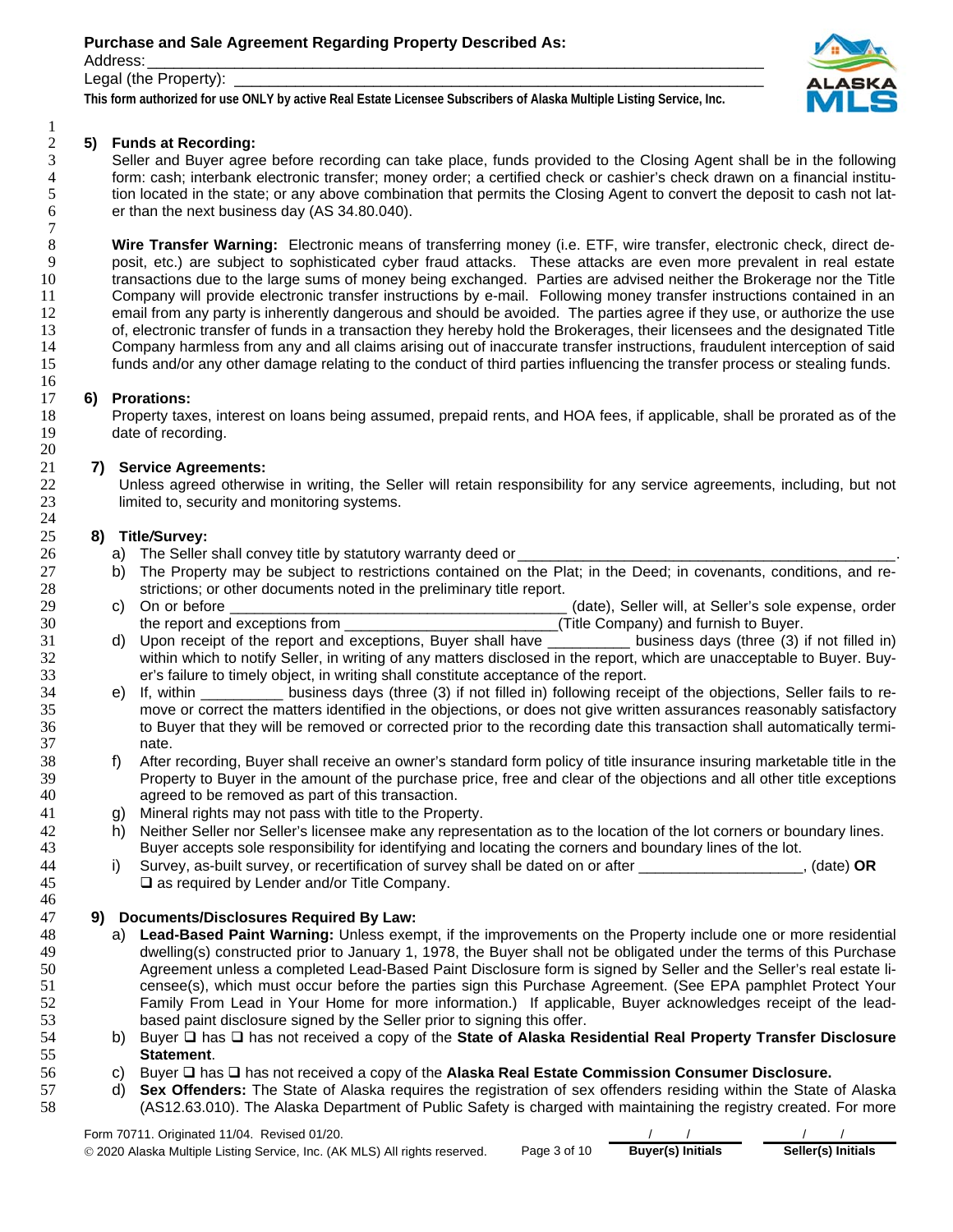Address: \_\_\_\_\_\_\_\_\_\_\_\_\_\_\_\_\_\_\_\_\_\_\_\_\_\_\_\_\_\_\_\_\_\_\_\_\_\_\_\_\_\_\_\_\_\_\_\_\_\_\_\_\_\_\_\_\_\_\_\_\_\_\_\_\_\_\_\_\_\_\_

Legal (the Property):

**This form authorized for use ONLY by active Real Estate Licensee Subscribers of Alaska Multiple Listing Service, Inc.** 



information, contact the Alaska State Trooper Post, Municipal Police Department or on-line at the State of Alaska /Department of Public Safety (http://www.dps.state.ak.us) Internet site by clicking on the Sex Offender Registry. As a buyer, it is your responsibility to independently investigate and verify for yourself the acceptability of a property with respect to these issues. (AS34.70.050). **If Buyer elects to terminate this agreement based upon this in-vestigation, Buyer must provide Seller with written notice within the time set forth in Paragraph 10l.**

- e) The State of Alaska maintains a list of properties that have been identified by Alaska law enforcement agencies as illegal drug manufacturing sites, including meth labs. For more information on this subject and to obtain a list of these properties, go to http://www.dec.state.ak.us. **If Buyer elects to terminate this agreement based upon this investigation, Buyer must provide Seller with written notice within the time set forth in Paragraph 10l.**
- f) If a Resale Certificate or a Public Offering Statement is required by law for the transfer of this Property, it is hereby 11 agreed that the time for the Buyer to review these documents begins on the date the Buyer acknowledges in writing the receipt of these documents. **In the event that this Purchase and Sales Agreement terminates and Buyer has received a Resale Certificate or Public Offering Statement, the Buyer agrees to deliver the Resale Cer-tificate or Public Offering Statement to Seller or Seller's Licensee.**

## **10) Physical Inspection of Property/Property Condition:**

- a) Until the date of possession or recording, whichever is earlier, Seller agrees to maintain the Property in its current condition, subject to ordinary wear and tear.
- 19 b) Buyer and Seller understand that Brokers and/or Licensees are not experts in the areas noted below and Buyer and<br>20 Seller should rely solely on experts who are qualified in these areas. Brokers and/or their Licensee Seller should rely solely on experts who are qualified in these areas. Brokers and/or their Licensees make no rep-resentations regarding the Property, including whether the residence or other improvements meet current building codes, safety or other requirements; and assume no duty to investigate or verify any disclosures made by Seller.
- c) Buyer shall have the right, at Buyer's expense, to have a licensed contractor(s) or other qualified professional(s) to further inspect and investigate the subject Property on or before\_\_\_\_\_\_\_\_\_\_\_\_\_\_\_\_\_\_\_\_\_\_\_\_\_\_\_\_\_\_\_\_\_,(date) \_\_\_\_\_\_\_ a.m. \_\_\_\_\_\_\_ p.m.(time).
- 26 d) Buyer is advised to hire a qualified, licensed, adequately insured inspector upon terms satisfactory to Buyer, which may cover some of the provisions below.
- e) Seller to approve Buyer's selection of a qualified professional(s) prior to any inspection or action. Such approval will not be unreasonably withheld. Buyer requests approval of the following inspector(s):

\_\_\_\_\_\_\_\_\_\_\_\_\_\_\_\_\_\_\_\_\_\_\_\_\_\_\_\_\_\_\_\_\_\_\_\_\_\_\_\_\_\_\_\_\_ \_\_\_\_\_\_\_\_\_\_\_\_\_\_\_\_\_\_\_\_\_\_\_\_\_\_\_\_\_\_\_\_\_\_\_\_\_\_\_\_\_\_\_\_\_ \_\_\_\_\_\_\_\_\_\_\_\_\_\_\_\_\_\_\_\_\_\_\_\_\_\_\_\_\_\_\_\_\_\_\_\_\_\_\_\_\_\_\_\_\_ \_\_\_\_\_\_\_\_\_\_\_\_\_\_\_\_\_\_\_\_\_\_\_\_\_\_\_\_\_\_\_\_\_\_\_\_\_\_\_\_\_\_\_\_\_ \_\_\_\_\_\_\_\_\_\_\_\_\_\_\_\_\_\_\_\_\_\_\_\_\_\_\_\_\_\_\_\_\_\_\_\_\_\_\_\_\_\_\_\_\_ \_\_\_\_\_\_\_\_\_\_\_\_\_\_\_\_\_\_\_\_\_\_\_\_\_\_\_\_\_\_\_\_\_\_\_\_\_\_\_\_\_\_\_\_\_

- f) Seller shall make the premises available for all inspections. Buyer shall defend, indemnify and hold Seller, Brokers and Licensees harmless from all liability or property damage including any liens, claims, or personal injury arising from the Property inspections. This indemnity includes Seller's right to recover all costs and expenses incurred by Seller to enforce this subsection, including Seller's reasonable attorney fees. This provision shall survive the termi-nation or buyer default of this Purchase Agreement.
- g) Buyer's inspection may include, but is not limited to: square footage; rental/lease agreements; applicable school boundaries; city and borough zoning or use restrictions; erosion; avalanche hazards; sex offenders; pests; structur-al; plumbing; sewer/septic system; well (quantity/quality); heating; appliances; insulation; electrical; roof; soils; drainage; foundation; mechanical systems; lot corners and boundaries; code compliances; or possible past or pre-sent environmental hazards such as asbestos, mold, illegal drug or substance manufacturing including meth labs, urea-formaldehyde, radon gas, waste disposal sites, underground tanks, water contamination and/or other sub-stances/products, etc.
- h) Buyer understands that measurements for square footage and/or dimensions may vary. It is the Buyer's responsi-bility to verify square footage (within the time set forth in Paragraph 10c) and not rely on information received from Seller, Brokers and Licensees, or governmental agencies.
- i) Buyer is responsible for researching whether the property is in a 'fire and/or road service' area.
- 49 j) Buyer is advised to research land use, land use permits, building regulations, status of building permits, final com-pletion documentation, status of PUR 101, PUR 102, and zoning affecting the Property, as well as rebate and weatherization/energy audit programs that may or may not be available for the Property.
- k) Buyer shall furnish to Seller copies of all reports obtained by Buyer concerning the subject Property at no cost to Seller. Buyer and Seller understand that any written reports generated as a result of any inspection(s) and investi-gation(s) of this Property become a material amendment to the State of Alaska Residential Real Property Transfer Disclosure Statement. Upon the receipt by Buyer of any such new property disclosure, Buyer has seventy-two (72) hours, or as otherwise allowed under AS Sec 34.70.020, to terminate this Purchase Agreement.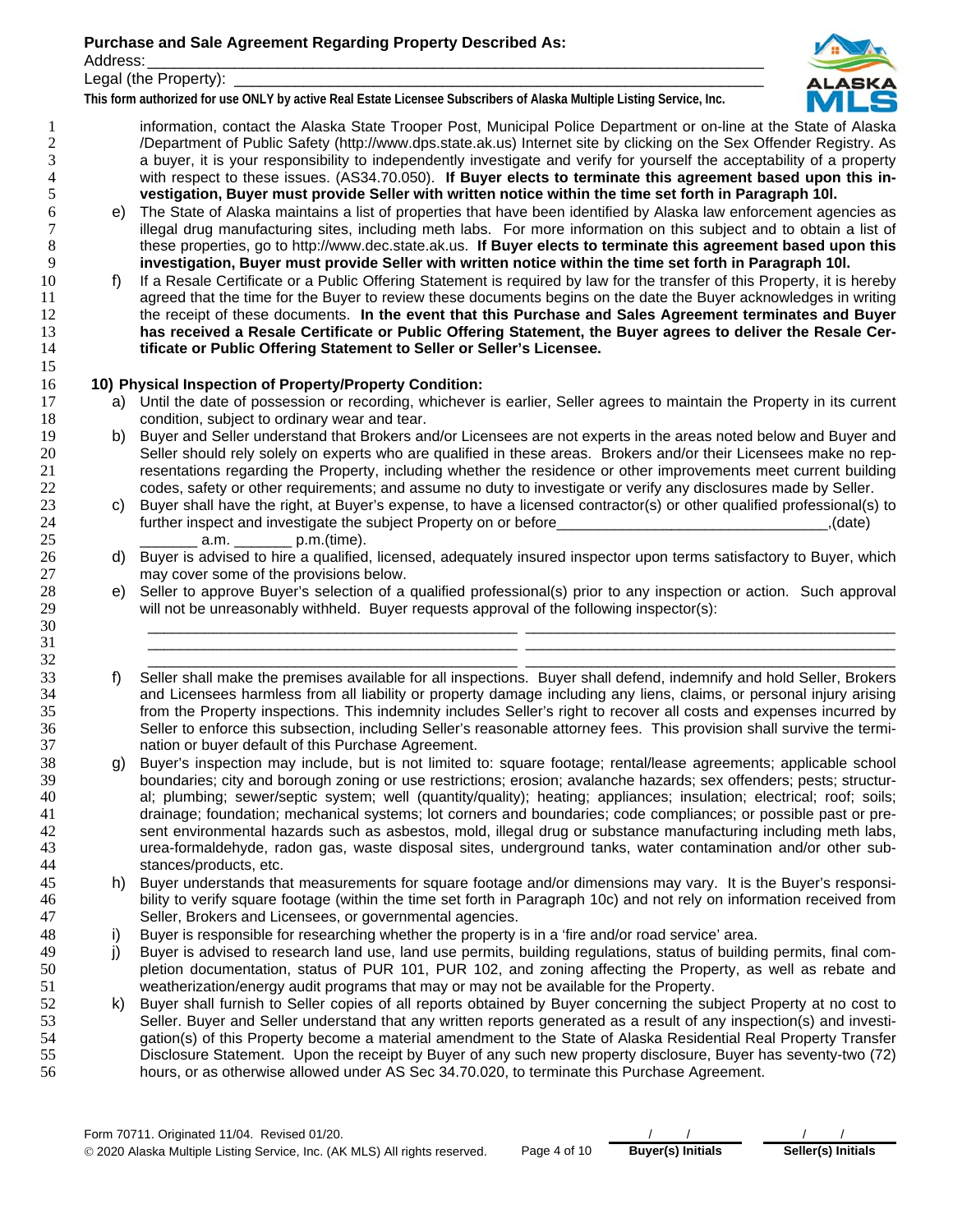Address: \_\_\_\_\_\_\_\_\_\_\_\_\_\_\_\_\_\_\_\_\_\_\_\_\_\_\_\_\_\_\_\_\_\_\_\_\_\_\_\_\_\_\_\_\_\_\_\_\_\_\_\_\_\_\_\_\_\_\_\_\_\_\_\_\_\_\_\_\_\_\_

Legal (the Property):

**This form authorized for use ONLY by active Real Estate Licensee Subscribers of Alaska Multiple Listing Service, Inc.** 

- 
- 1 l) Buyer's request for repairs/remedies or termination shall be in writing, supported by written reports (if applicable), 2 and delivered to Seller or Listing Licensee(s) not later than \_\_\_\_\_\_\_\_\_\_\_\_\_\_\_\_\_, (date) \_\_\_\_\_ a.m. \_\_\_\_\_ p.m.
- 3 (time).<br>4 m) Seller 4 m) Seller and Buyer to reach an agreement regarding Buyer's request for repairs/remedies, by \_, (date) \_\_\_\_\_\_\_\_\_\_\_\_\_\_ a.m. \_\_\_\_\_\_\_\_\_\_\_\_\_\_ p.m. (time).
- 6 i) If no agreement is reached by the above date, the Buyer shall exercise one of the following options, in writing, 7 within understanding business days (three (3) if not filled in):<br>
8 1) Buyer may terminate this Purchase and Sales A
- 8 1) Buyer may terminate this Purchase and Sales Agreement.<br>9 2) Buyer may accept Seller's last counter offer of repairs/reme
	- 2) Buyer may accept Seller's last counter offer of repairs/remedies.
- 10 3) Buyer may accept the property with any and all property conditions and discoveries as a result of the Buy-11 er's inspection process.
- 12 n) If the Buyer does not respond within the time allotted in 10.m.i, Seller may terminate this agreement in writing within 13 business days (three (3) if not filled in).
- 14 o) If Seller's corrections are subject to re-inspection and approval prior to closing, by the same or a qualified inspector 15 approved above, Buyer shall pay for first re-inspection. Thereafter, Seller to pay for all additional re-inspection 16 fees.
- 17 p) If Buyer fails to have the Property inspected or fails to provide Seller with a written request for repairs/remedies or<br>18 fermination, in accordance with this Purchase Agreement. Buyer accepts the Property in its pr termination, in accordance with this Purchase Agreement, Buyer accepts the Property in its present condition and 19 as described in the Residential Real Property Transfer Disclosure Statement.
- 20 q) Except as otherwise specifically stated in this Purchase Agreement or the Residential Real Property Transfer Dis-<br>21 closure Statement, recording of this transaction shall constitute Buyer's acceptance of the Propert closure Statement, recording of this transaction shall constitute Buyer's acceptance of the Property AS IS, WHERE 22 IS, at recording, with all defects, latent or otherwise. Neither Seller, Broker nor any Licensee shall be bound by any 23 representation or warranty of any kind relating in any way to the Property, its condition, quality or quantity, except 24 as specifically set forth in this Purchase Agreement or the Residential Real Property Disclosure as specifically set forth in this Purchase Agreement or the Residential Real Property Disclosure Statement, which 25 contains representations of the Seller only, and which is based upon the best of Seller's personal knowledge.
- 26 r) In the event the improvements on the Property are destroyed or materially damaged prior to recording, then, at the 27 Buyer's option, this Purchase and Sale Agreement shall terminate upon Buyer's written notice to Seller.

### 29 **11) Insurance:**

30 It is the Buyers' responsibility to determine whether homeowners' or property owners' insurance can be obtained for this<br>31 property, within the time frame set forth in Paragraph 10c, and provide evidence of availabilit 31 property, within the time frame set forth in Paragraph 10c, and provide evidence of availability of same as may be re-32 quired prior to recording.

## 34 **12) Appraisal:**

- 35 a) If required,  $\Box$  Buyer  $\Box$  Seller agrees to advance funds for the appraisal fee to Lender not later than by
- 36 **36 and authorizes the Lender to order by and authorizes the Lender to order by and authorizes** the Lender to order by
- 37 b) Buyer agrees to provide copies of the appraisal report(s) and any re-inspection(s) to the Seller.
- 38 c) The completion of Purchase  $\Box$  is  $\Box$  is not contingent upon the appraisal of the Property being equal to or greater than the agreed upon Purchase Price. than the agreed upon Purchase Price.
- 40 d) If the completion of Purchase is contingent upon the appraisal, and the Property does not appraise for the Purchase<br>41 Price or greater, the parties shall have \_\_\_\_\_ business days (three (3) if not filled in) from re 41 Price or greater, the parties shall have business days (three (3) if not filled in) from receipt of appraisal to re-42 negotiate the Purchase Price. In the event the parties do not reach agreement on the Purchase Price within this 43 time, the Purchase Agreement shall automatically terminate. (In the event of FHA/VA loans, the FHA/VA Amenda-44 tory Clause shall supersede).
- 45 e) In the event the appraisal generates Lender-required repairs, repairs to be negotiated between Seller and Buyer.
- 46 f) If Seller and Buyer have not reached an agreement regarding Lender-required repairs, within business 47 days (three (3) if not filled in) of Seller's receipt of the appraisal, this Purchase Agreement shall automatically termi-48 nate.
- 49 g) If repairs/remedies are subject to re-inspection and approval prior to the recording date, Buyer shall pay for first re-50 inspection. Thereafter, Seller to pay for all additional re-inspection fees.

## 52 **13) Recording/Possession:**

- 53 a) This sale shall be recorded on \_\_\_\_\_\_\_\_\_\_\_\_\_\_\_\_\_\_\_, (date) or earlier by mutual agreement. Prior to recording, 54 Buyer and Seller agree to sign all reasonably necessary closing documents and to perform the reasonable condi-55 tions required by the Closing Agent and Buyer's Lender.
- 56 b) If obtaining new financing, and:
- 57 i) If Buyer is unable to obtain a loan commitment from agreed Lender by Recording Date, through no fault of 58 Buyer, Buyer to provide written notice to Seller immediately upon Buyer learning of their inability to obtain loan

Form 70711. Originated 11/04. Revised 01/20. © 2020 Alaska Multiple Listing Service, Inc. (AK MLS) All rights reserved. Page 5 of 10 **Buyer(s) Initials Seller(s) Initials**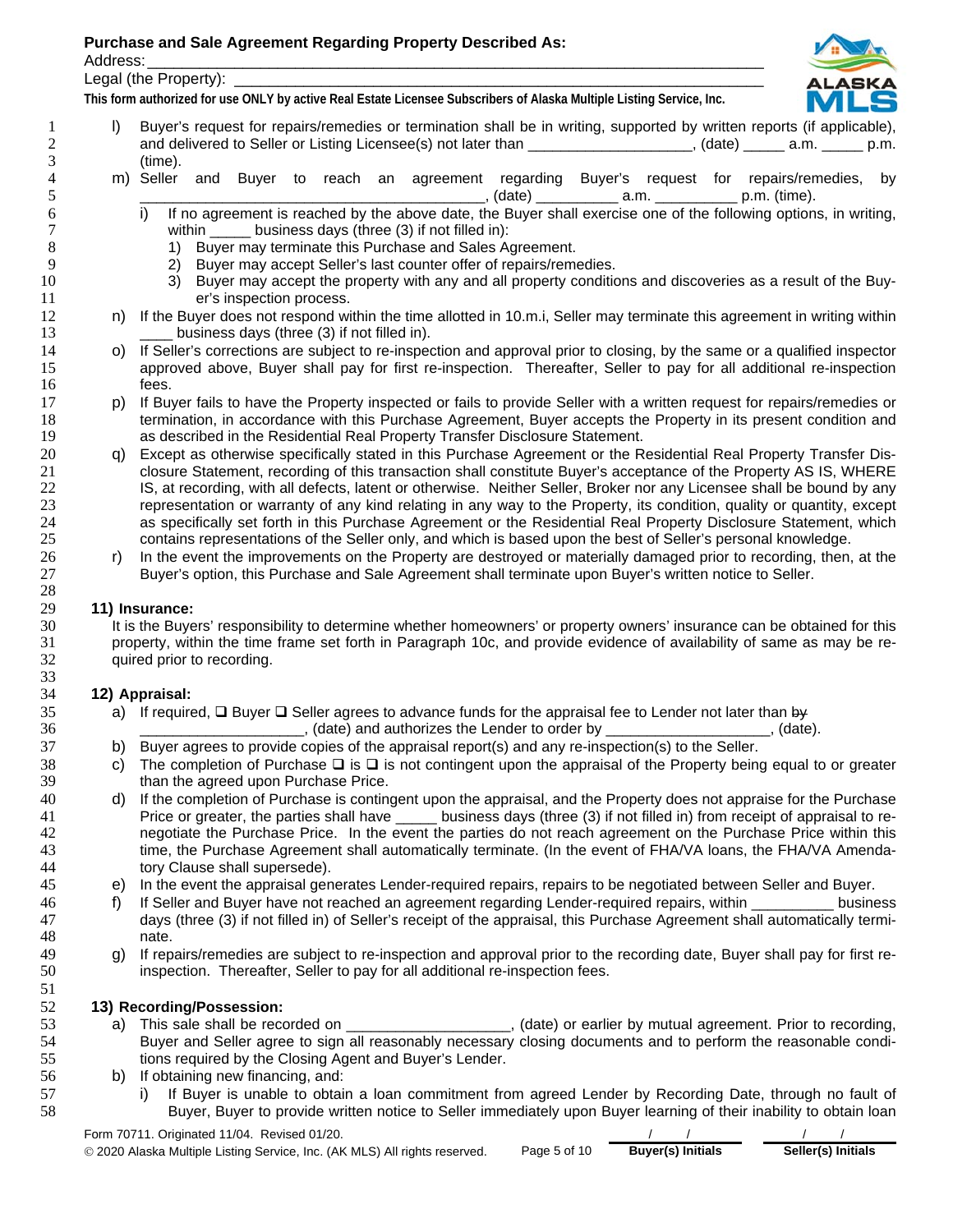Address: \_\_\_\_\_\_\_\_\_\_\_\_\_\_\_\_\_\_\_\_\_\_\_\_\_\_\_\_\_\_\_\_\_\_\_\_\_\_\_\_\_\_\_\_\_\_\_\_\_\_\_\_\_\_\_\_\_\_\_\_\_\_\_\_\_\_\_\_\_\_\_

Legal (the Property):

**This form authorized for use ONLY by active Real Estate Licensee Subscribers of Alaska Multiple Listing Service, Inc.** 



commitment from Lender. This Purchase Agreement shall terminate automatically unless Seller and Buyer agree to modifications by Amendment to this Purchase and Sale Agreement.

- 3 ii) If Buyer fails to provide notice of inability to obtain loan commitment by such date (13a), or as modified by<br>4 Amendment, and this transaction does not record, through no fault of the Seller, Buyer shall be in defau Amendment, and this transaction does not record, through no fault of the Seller, Buyer shall be in default.
- c) Seller shall deliver possession of the Property to the Buyer upon confirmation of recording or 6  $\Box$  under attached occupancy agreement or  $\Box$  other
- 7 d) Unless otherwise agreed in writing, Seller shall remove all debris, personal property not sold to Buyer, and leave<br>8 the Property in clean condition. Seller shall provide keys and/or means to operate all locks, includ 8 the Property in clean condition. Seller shall provide keys and/or means to operate all locks, including but not limited<br>8 to: mailboxes, security systems, alarms, garage door openers and any portable control devices for to: mailboxes, security systems, alarms, garage door openers and any portable control devices for accessing the Property upon confirmation of recording.
- e) Buyer may walk through the Property prior to recording to determine there have been no material changes to the **condition of the Property.**
- 13 f) If Property is a unit in a condominium or other common interest community, Buyer may be required to pay a deposit 14 to the homeowners' association (HOA) to obtain access to HOA facilities. to the homeowners' association (HOA) to obtain access to HOA facilities.

## **14) Tenant Occupied Property:**

17 Seller to provide rental/lease agreement(s) including lead based paint disclosure(s) (if applicable) within three (3) busi-<br>18 Thes days of fully executed Purchase Agreement which are subiect to Buver's approval within ness days of fully executed Purchase Agreement which are subject to Buyer's approval within the time set forth in Par-19 agraph 10c. Seller and Buyer shall comply with the regulations contained in the Alaska Landlord/Tenant Act. All de-<br>20 posits shall be transferred to the Buyer at recording. Seller to provide Estoppel Certificate(s) pri posits shall be transferred to the Buyer at recording. Seller to provide Estoppel Certificate(s) prior to closing.

## **15) Carbon Monoxide Detectors:**

23 Carbon Monoxide (CO) is a colorless, odorless, and potentially fatal gas produced by the burning of fossil fuel. You are<br>24 advised to use CO detectors in your property and have heating systems inspected and serviced re advised to use CO detectors in your property and have heating systems inspected and serviced regularly. **Alaska Statute AS 18.070.095(a).**

### **16) Home Warranty Protection Plans:**

Home warranty protection plans (HWPP) may be available to buyers and/or sellers for residential properties, including 29 multi-family units, during and after recording of this transaction. However, the HWPP does not replace the need for an<br>30 independent home inspection. The Real Estate Brokerages do not warrant or provide any product or independent home inspection. The Real Estate Brokerages do not warrant or provide any product or service in connec-tion with the HWPP. **In the event Buyer and/or Seller choose not to purchase a HWPP prior to recording, this paragraph shall serve as acknowledgement Buyer and/or Seller wish to waive their right to purchase the plan.**

### **17) Brokerage Notice Regarding Earnest Money Deposits & Refunds:**

Under Alaska law (12 ACC 64.250(7)), earnest money must be deposited into the Real Estate Brokerage trust account in a timely manner. Alaska Statutes and Regulations also require real estate brokerages to ensure the bank has 37 cleared the earnest money deposit before funds can be released. If an offer is not accepted, or Purchase and Sale<br>38 Agreement terminates, there may be up to fourteen (14) business days delay in refunding the earnest mo Agreement terminates, there may be up to fourteen (14) business days delay in refunding the earnest money to the Buyer, to allow the Buyer's check to clear the Real Estate Brokerage Trust Account. If Buyer provides written documen-tation from their bank showing funds have been deposited in Broker's Trust Account, Alaska Statutes & Regulations re-41 quire the Broker refund the earnest money to the Buyer not more than one business day after the Buyer's check has cleared.

### **18) Termination:**

In the event this Purchase Agreement is terminated as provided for in this Purchase Agreement, absent a default by the Buyer, all earnest money shall be returned to the Buyer and all parties shall be relieved of their obligations as set forth herein.

# **19) Time is of the Essence and Remedies:**

Seller and Buyer understand that time is of the essence. If any obligation is not performed or waived as provided, or if any note or check received as earnest money or any other payment is not paid, honored or tendered when due, there shall be the following remedies:

a) **If Buyer is in Default:** Except as provided in Paragraphs 3, 8e, 10k, 10l, 10m, 10q, 12d, 12f, 13b, 20 and 21, Sell-er's remedies shall be limited to liquidated damages in the amount of the earnest money set forth in Paragraph 1. It is agreed that such payments and things of value are liquidated damages and are Seller's sole and only remedy for Buyer's failure to perform the obligations of this contract. The parties agree that Seller's actual damages in the event of Buyer's default would be difficult to measure, and the amount of the liquidated damages herein provided for is a reasonable estimate of such damages.

Form 70711. Originated 11/04. Revised 01/20. © 2020 Alaska Multiple Listing Service, Inc. (AK MLS) All rights reserved. Page 6 of 10 **Buyer(s) Initials Seller(s) Initials**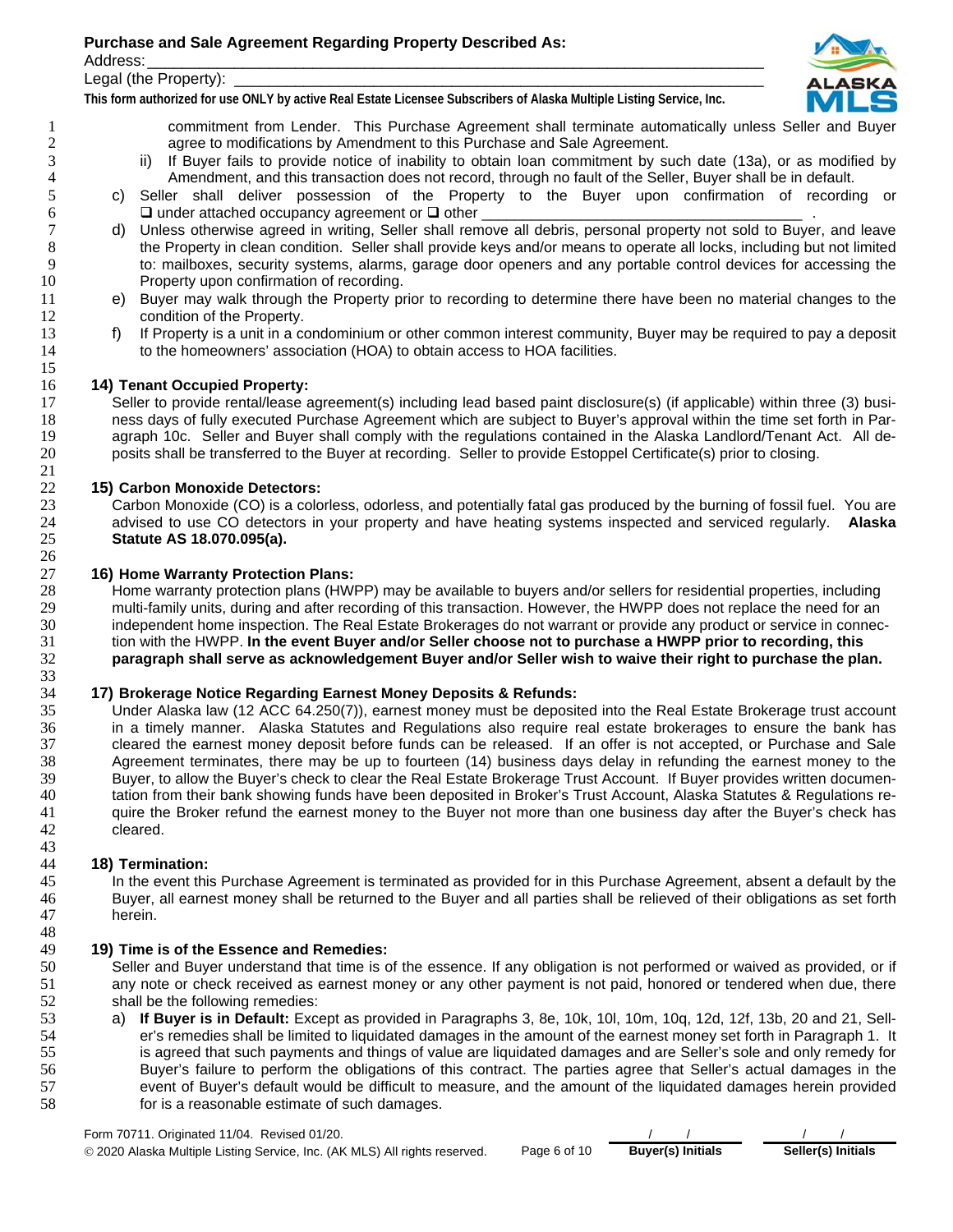Address: \_\_\_\_\_\_\_\_\_\_\_\_\_\_\_\_\_\_\_\_\_\_\_\_\_\_\_\_\_\_\_\_\_\_\_\_\_\_\_\_\_\_\_\_\_\_\_\_\_\_\_\_\_\_\_\_\_\_\_\_\_\_\_\_\_\_\_\_\_\_\_

Legal (the Property):

**This form authorized for use ONLY by active Real Estate Licensee Subscribers of Alaska Multiple Listing Service, Inc.** 



b) **If Seller is in Default:** Buyer may elect to treat this Purchase Agreement as canceled, in which case all earnest 2 money paid by Buyer hereunder shall be returned and Buyer may recover such damages as may be proper, or<br>Buyer may elect to treat this Purchase Agreement as being in full force and effect and Buyer shall have the right to 3 Buyer may elect to treat this Purchase Agreement as being in full force and effect and Buyer shall have the right to specific performance or damages, or both. specific performance or damages, or both.

# **20) Earnest Money Dispute:**

Notwithstanding any termination of this Purchase Agreement, Buyer and Seller agree that, in the event of any contro-versy regarding the earnest money held by Broker, the Broker may:

- 9 a) Make the determination as to the cause of the failure of this Purchase Agreement and distribute the earnest money accordingly after giving notice to Cooperating Broker, or
- 11 b) Require the parties to execute an agreement for the release of the earnest money, in which case the earnest mon-ey shall be distributed in accordance with such agreement. If the parties are unwilling to execute an agreement for the release of earnest money, the parties shall submit the matter to mediation as provided below, and if mediation 14 fails, the broker may file an interpleader action in a court of competent jurisdiction requesting the court to determine<br>15 the distribution of the earnest money. Broker shall be entitled to an award from the earnest mo the distribution of the earnest money. Broker shall be entitled to an award from the earnest money of full reasona-ble attorneys' fees and costs.
- c) In the event the Broker makes a determination as to the cause of the failure of the Purchase Agreement and dis-18 tributes the Earnest Money accordingly, the parties hereto agree to indemnify and hold the Broker harmless from<br>19 same any and all claims, liabilities or losses that either party may incur as a result of the Broker's d any and all claims, liabilities or losses that either party may incur as a result of the Broker's decision.

# **21) Mediation**:

If a dispute arises relating to this Purchase Agreement, between or among Buyer and Seller, and is not resolved prior to or after recording, the parties shall first proceed in good faith to submit the matter to mediation. Costs to be shared by 24 mutual agreement between or among the parties. Unless otherwise agreed in mediation, the parties retain their rights to<br>25 proceed to arbitration or litigation. If the parties have not agreed to mediation within 30 days proceed to arbitration or litigation. If the parties have not agreed to mediation within 30 days from date of original dis-pute, it will be assumed that they do not wish to mediate the dispute and the Broker will act accordingly.

### **22) Costs and Expenses:**

In the event of any arbitration or litigation relating to this Purchase Agreement, the arbitrator or court shall award to the prevailing party all reasonable costs and expenses, including attorney fees.

## **23) Broker:**

- a) It is mutually agreed by all parties that the Brokers and/or their Licensees shall not be held liable in any manner whatsoever for damages arising from defaults or acts by or omissions of Buyer or Seller.
- b) Both Buyer and Seller acknowledge Brokers are participants of the Alaska Multiple Listing Service, Inc., (AK MLS) and are authorized to report details of the sale to AK MLS.

### **24) Authorization to Release Information to Brokers:**

Buyer and Seller authorize any Lender, escrow agent, closing agent, appraiser, home inspector, surveyor and any other related party to this sale to furnish and provide any and all information and copies of documents related to this sale to both the Listing and Selling Brokers and their Licensees.

## **25) Foreign Investment in Real Property Tax Act:**

The Foreign Investment in Real Property Tax Act ("FIRPTA") requires every person who purchases real property locat-ed within the United States from a "foreign person" to deduct and withhold a percentage of the gross sales price from the Seller's proceeds as currently required by the U.S. Internal Revenue Service, with certain exceptions, and to pay the amount withheld to the IRS. A "foreign person" includes a non-resident alien individual, foreign corporation, foreign 48 partnership, foreign trust, and foreign estate. Seller and Buyer agree to execute and deliver, as appropriate, any instru-<br>49 ment, affidavit or statement, and to perform any acts reasonable or necessary to comply with ment, affidavit or statement, and to perform any acts reasonable or necessary to comply with FIRPTA.

## **26) Attachments:**

The following attachments are hereby made part of this Purchase Agreement:

Form 70711. Originated 11/04. Revised 01/20. \_\_\_\_\_\_\_\_\_\_\_\_\_\_\_\_\_\_\_\_\_\_\_\_\_\_\_\_\_\_\_\_\_\_\_\_\_\_\_\_\_\_\_\_\_\_\_\_\_\_\_\_\_\_\_\_\_\_\_\_\_\_\_\_\_\_\_\_\_\_\_\_\_\_\_\_\_\_\_\_\_\_\_\_\_\_\_\_\_\_\_\_\_\_\_ \_\_\_\_\_\_\_\_\_\_\_\_\_\_\_\_\_\_\_\_\_\_\_\_\_\_\_\_\_\_\_\_\_\_\_\_\_\_\_\_\_\_\_\_\_\_\_\_\_\_\_\_\_\_\_\_\_\_\_\_\_\_\_\_\_\_\_\_\_\_\_\_\_\_\_\_\_\_\_\_\_\_\_\_\_\_\_\_\_\_\_\_\_\_\_ \_\_\_\_\_\_\_\_\_\_\_\_\_\_\_\_\_\_\_\_\_\_\_\_\_\_\_\_\_\_\_\_\_\_\_\_\_\_\_\_\_\_\_\_\_\_\_\_\_\_\_\_\_\_\_\_\_\_\_\_\_\_\_\_\_\_\_\_\_\_\_\_\_\_\_\_\_\_\_\_\_\_\_\_\_\_\_\_\_\_\_\_\_\_\_

© 2020 Alaska Multiple Listing Service, Inc. (AK MLS) All rights reserved. Page 7 of 10 **Buyer(s) Initials Seller(s) Initials**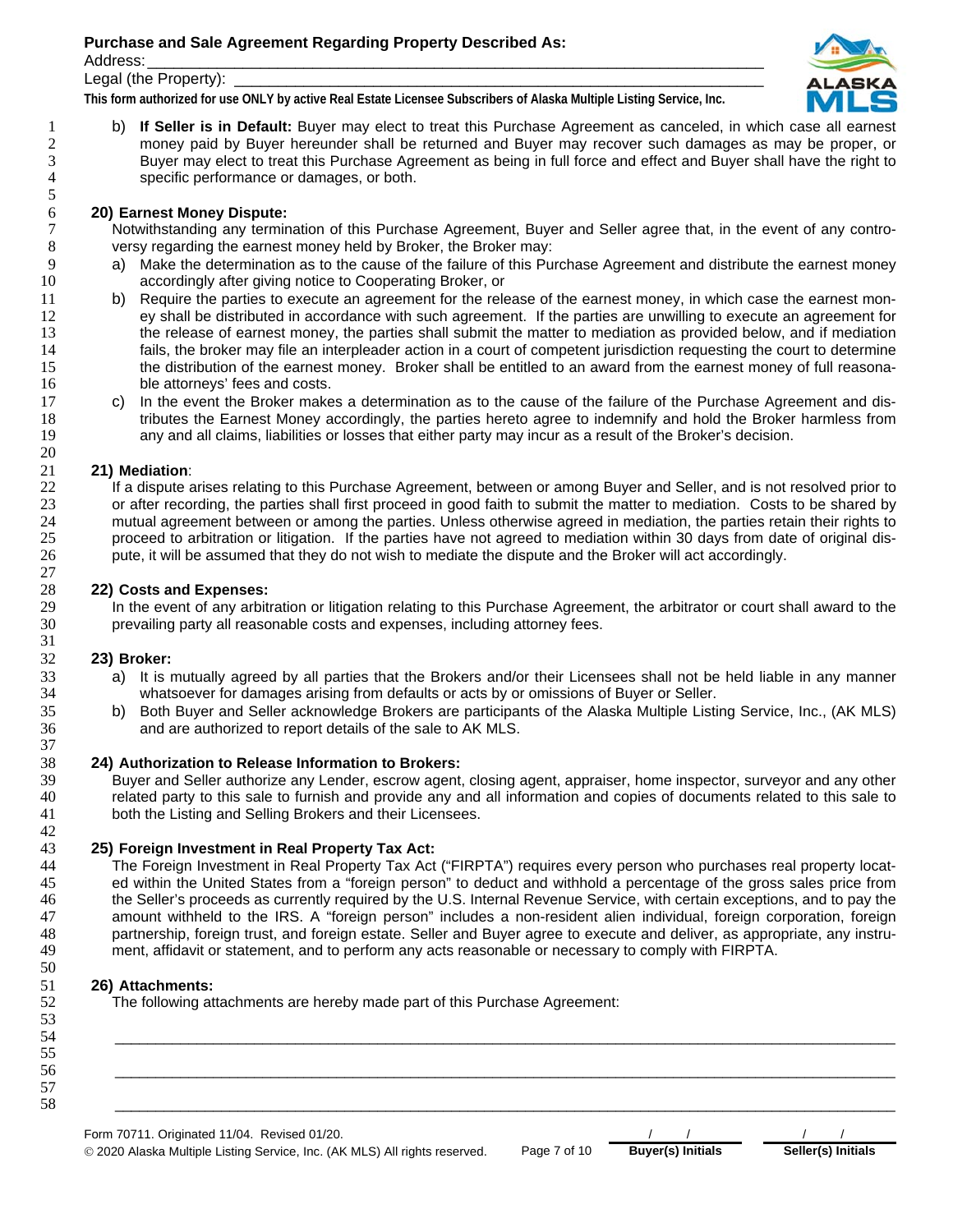Address: \_\_\_\_\_\_\_\_\_\_\_\_\_\_\_\_\_\_\_\_\_\_\_\_\_\_\_\_\_\_\_\_\_\_\_\_\_\_\_\_\_\_\_\_\_\_\_\_\_\_\_\_\_\_\_\_\_\_\_\_\_\_\_\_\_\_\_\_\_\_\_

Legal (the Property):

**This form authorized for use ONLY by active Real Estate Licensee Subscribers of Alaska Multiple Listing Service, Inc.** 

# **27) Additional Terms and Conditions:**



 $\Box$  See attached addendum for additional terms and conditions.

### **28) Acceptance/Notice of Acceptance/Delivery:**

This offer may be accepted by being signed, or electronically signed, by the other party with no changes, and such ac-ceptance shall be effective when a complete copy of the fully signed agreement is delivered to the other party by any one of the following methods:

- a) Hand delivery to the other party or the other party's licensee or the other party's Brokerage;
- b) Via email to the other party or the other party's licensee, but only if the person transmitting the email receives elec-tronic confirmation that the email was received by the intended recipient; or
- c) Via facsimile to the other party or the other party's licensee, but only if the transmitting fax machine prints a confir-mation that the transmission was successful.

54 This Purchase Agreement may be signed in multiple counterparts with the same effect as if all parties signed the same<br>55 documents. documents.

Delivery of a photocopy, telefax, electronic, carbon or carbonless copy of a signed, or electronically signed, original of this Purchase Agreement or any other documents referred to herein shall be treated the same as delivery of the origi-nal.

Form 70711. Originated 11/04. Revised 01/20.

© 2020 Alaska Multiple Listing Service, Inc. (AK MLS) All rights reserved. Page 8 of 10 **Buyer(s) Initials Seller(s) Initials**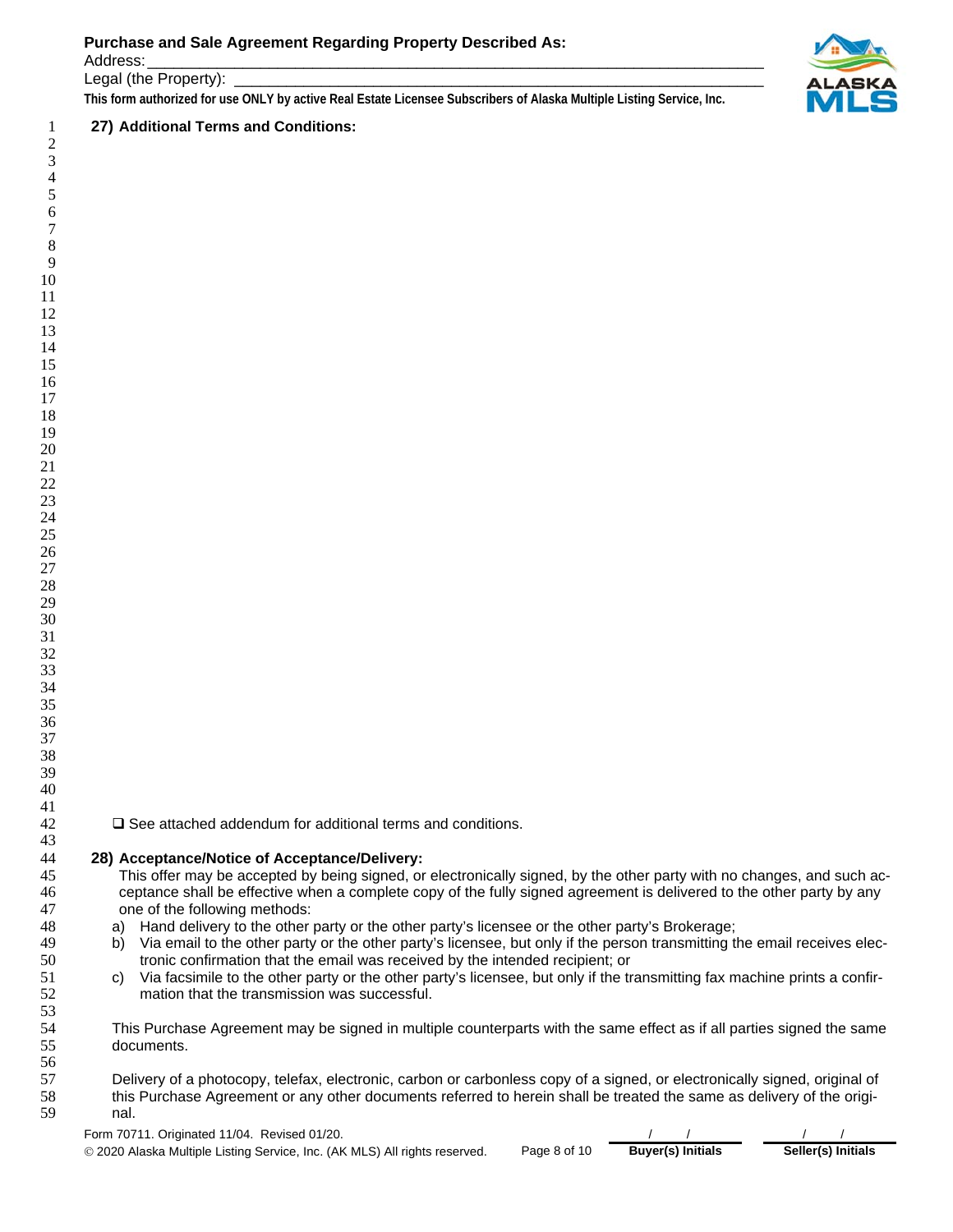Address: \_\_\_\_\_\_\_\_\_\_\_\_\_\_\_\_\_\_\_\_\_\_\_\_\_\_\_\_\_\_\_\_\_\_\_\_\_\_\_\_\_\_\_\_\_\_\_\_\_\_\_\_\_\_\_\_\_\_\_\_\_\_\_\_\_\_\_\_\_\_\_

#### Legal (the Property):

**This form authorized for use ONLY by active Real Estate Licensee Subscribers of Alaska Multiple Listing Service, Inc.** 



# **29) Entire Agreement:**

3 This Purchase Agreement, the Residential Real Property Transfer Disclosure Statement, and any attached addenda<br>4 constitute the whole agreement between the parties. No warranties, including any warranty of habitability, 4 constitute the whole agreement between the parties. No warranties, including any warranty of habitability, agreements<br>5 or representations have been made or shall be binding upon either party unless herein set forth. Thi or representations have been made or shall be binding upon either party unless herein set forth. This document may not be modified except in writing and signed by the Parties.

- a) Buyer agrees to purchase and pay for the above-described Property on the terms and conditions herein stated. Receipt of a copy of this Purchase Agreement is hereby acknowledged. Buyer understands this is a legally binding contract.
- b) **Buyer agrees that recording of the sale will constitute an acknowledgment that the premises and its sys-tems are acceptable at the time the sale is recorded.**

**In the event the Seller or Seller's Licensee has failed to notify Buyer or Buyer's Licensee, of the Seller's signed ac-ceptance prior to \_\_\_\_\_\_\_\_\_\_\_\_\_\_\_\_\_\_\_\_, (date) \_\_\_\_\_ a.m. \_\_\_\_\_ p.m. (time), this offer shall terminate.** 

This Purchase Agreement has significant legal and financial consequences. You are advised to seek independent legal and financial counsel, including tax advice from a tax attorney or CPA, before signing. The Brokers and Licensees cannot give legal, tax or financial advice.

### **Buyer Signature(s)**

| 20             |                       |                                                                                                                                                                                                                                                              |  |
|----------------|-----------------------|--------------------------------------------------------------------------------------------------------------------------------------------------------------------------------------------------------------------------------------------------------------|--|
| 21             |                       |                                                                                                                                                                                                                                                              |  |
| 22             |                       |                                                                                                                                                                                                                                                              |  |
| 23             |                       |                                                                                                                                                                                                                                                              |  |
| 24             |                       |                                                                                                                                                                                                                                                              |  |
| 25             |                       |                                                                                                                                                                                                                                                              |  |
| 26             |                       |                                                                                                                                                                                                                                                              |  |
| 27             |                       |                                                                                                                                                                                                                                                              |  |
| 28             |                       |                                                                                                                                                                                                                                                              |  |
| 29             |                       |                                                                                                                                                                                                                                                              |  |
| 30             |                       | Selling Licensee #1 Fax Number: __________________________Selling Licensee #2 Fax Number: ____________________                                                                                                                                               |  |
| 31             |                       |                                                                                                                                                                                                                                                              |  |
| 32             |                       | Selling Licensee #1 Email: __________________________________Selling Licensee #2 Email: ______________________                                                                                                                                               |  |
| 33             |                       |                                                                                                                                                                                                                                                              |  |
| 34<br>35<br>36 | <b>Brokerage Fee:</b> | A real estate broker may be compensated by any party to a real estate transaction, by a third party, or by one or more of the<br>parties to the transaction splitting or sharing the compensation. Seller and/or Buyer agree to pay forthwith at recording a |  |

brokerage fee in cash as stated in the Personal Services Agreement. (i.e. Listing Agreement, Buyer's Agreement)